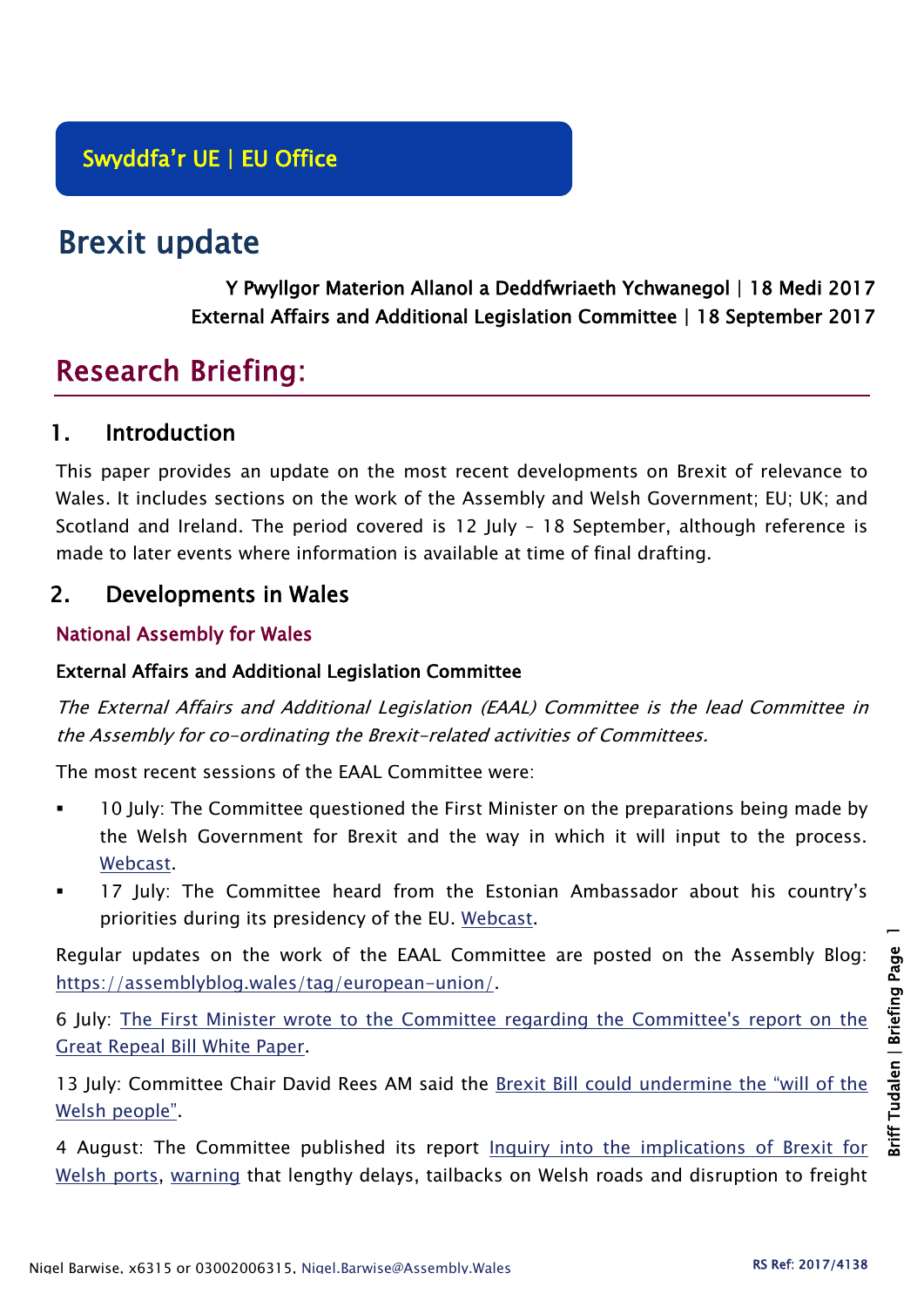supply chains could become the norm without proper planning for ports in Wales following Britain's exit from the European Union.

#### External Affairs and the Additional Legislation Committee and the Constitution and Legislative Affairs Committee

The External Affairs and Additional Legislation Committee and the Constitution and Legislative Affairs Committee have launched [a joint-consultation](http://senedd.assembly.wales/mgConsultationDisplay.aspx?ID=269) on the European Union (Withdrawal) Bill.

24 August The Chairs of the Committee David Rees, AM and Huw Irranca Davies AM, published a joint-article on the Bill and the work of the committees: [EU Withdrawal Bill must](https://nation.cymru/2017/eu-withdrawal-bill-must-not-be-allowed-to-roll-back-hard-won-devolution/)  [not be allowed to roll-back hard-won devolution.](https://nation.cymru/2017/eu-withdrawal-bill-must-not-be-allowed-to-roll-back-hard-won-devolution/)

The Research Service's own blogs are published on [In Brief.](https://assemblyinbrief.wordpress.com/) [The](http://www.assembly.wales/Research%20Documents/17-018/17-018-Web-English.pdf) latest Brexit blogs are The [European Union \(Withdrawal\) Bill: An introductory guide,](http://www.assembly.wales/Research%20Documents/17-018/17-018-Web-English.pdf) [What does the EU \(Withdrawal\) Bill](https://assemblyinbrief.wordpress.com/2017/07/17/what-does-the-eu-withdrawal-bill-mean-for-wales-and-devolution/)  [mean for Wales and devolution?,](https://assemblyinbrief.wordpress.com/2017/07/17/what-does-the-eu-withdrawal-bill-mean-for-wales-and-devolution/) In Dublin's Fair City – [External Affairs Committee visits](https://assemblyinbrief.wordpress.com/2017/07/03/in-dublins-fair-city-external-affairs-committee-visits-ireland-to-ask-what-brexit-means-for-welsh-ports/)  [Ireland to ask what Brexit means for Welsh ports.](https://assemblyinbrief.wordpress.com/2017/07/03/in-dublins-fair-city-external-affairs-committee-visits-ireland-to-ask-what-brexit-means-for-welsh-ports/)

#### **Other**

18 July: [Debate on the European Union \(Withdrawal\) Bill.](http://www.assembly.wales/en/bus-home/pages/rop.aspx?meetingid=4306&assembly=5&c=Record%20of%20Proceedings#C490283)

19 July: [Debate on Brexit and Rural Communities.](http://www.assembly.wales/en/bus-home/pages/rop.aspx?meetingid=4307&assembly=5&c=Record%20of%20Proceedings#C491202)

The Climate Change, Environment and Rural Affairs Committee has published its reports on [Marine Protected Areas in Wales,](http://senedd.assembly.wales/mgIssueHistoryHome.aspx?IId=16663) and the [Future of Agricultural and Rural Development](http://senedd.assembly.wales/mgIssueHistoryHome.aspx?IId=15876)  [Policies in Wales.](http://senedd.assembly.wales/mgIssueHistoryHome.aspx?IId=15876)

The Equality, Local Government and Communities Committee is carrying out an inquiry: [What](http://senedd.assembly.wales/mgConsultationDisplay.aspx?id=244&RPID=1008299204&cp=yes)  [will human rights in Wales look like after Brexit?](http://senedd.assembly.wales/mgConsultationDisplay.aspx?id=244&RPID=1008299204&cp=yes)

#### Welsh Government

13 July: [First Minister meets with Barnier to make the case for Wales.](http://gov.wales/newsroom/firstminister/2017/170713-fm-meets-barnier-to-make-case-for-wales/?lang=en)

13 July: First Minister of Wales, [Carwyn Jones, responds to the EU \(Withdrawal\) Bill.](http://gov.wales/newsroom/firstminister/2017/170713-first-minister-responds-to-eu-withdrawal-bill/?lang=en)

13 July: Joint statement from First Ministers of Wales and Scotland in reaction to the EU [\(Withdrawal\) Bill.](http://gov.wales/newsroom/firstminister/2017/170713-joint-statement-from-first-ministers-of-wales-and-scotland/?lang=en)

19 July: [Formal dispute resolution process underway over fair share of Barnett consequentials](http://gov.wales/newsroom/finance1/2017/59193912/?lang=en) from UK Government's DUP deal.

20 July: [£4.2m EU funds to construct new business units in Anglesey.](http://gov.wales/newsroom/finance1/2017/59195619/?lang=en)

23 July: ["UK Government's EU Withdrawal Bill could put us back decades"](http://gov.wales/newsroom/environmentandcountryside/2017/170724-uk-governments-eu-withdrawal-bill-could-put-us-back-decades-warns-cabinet-secretary/?lang=en) - warns Cabinet Secretary.

24 July: [New £4.2m EU-backed veterinary facility at Aberystwyth.](http://gov.wales/newsroom/environmentandcountryside/2017/170724-new-4.2m-eu-backed-veterinary-facility-at-aberystwyth/?lang=en)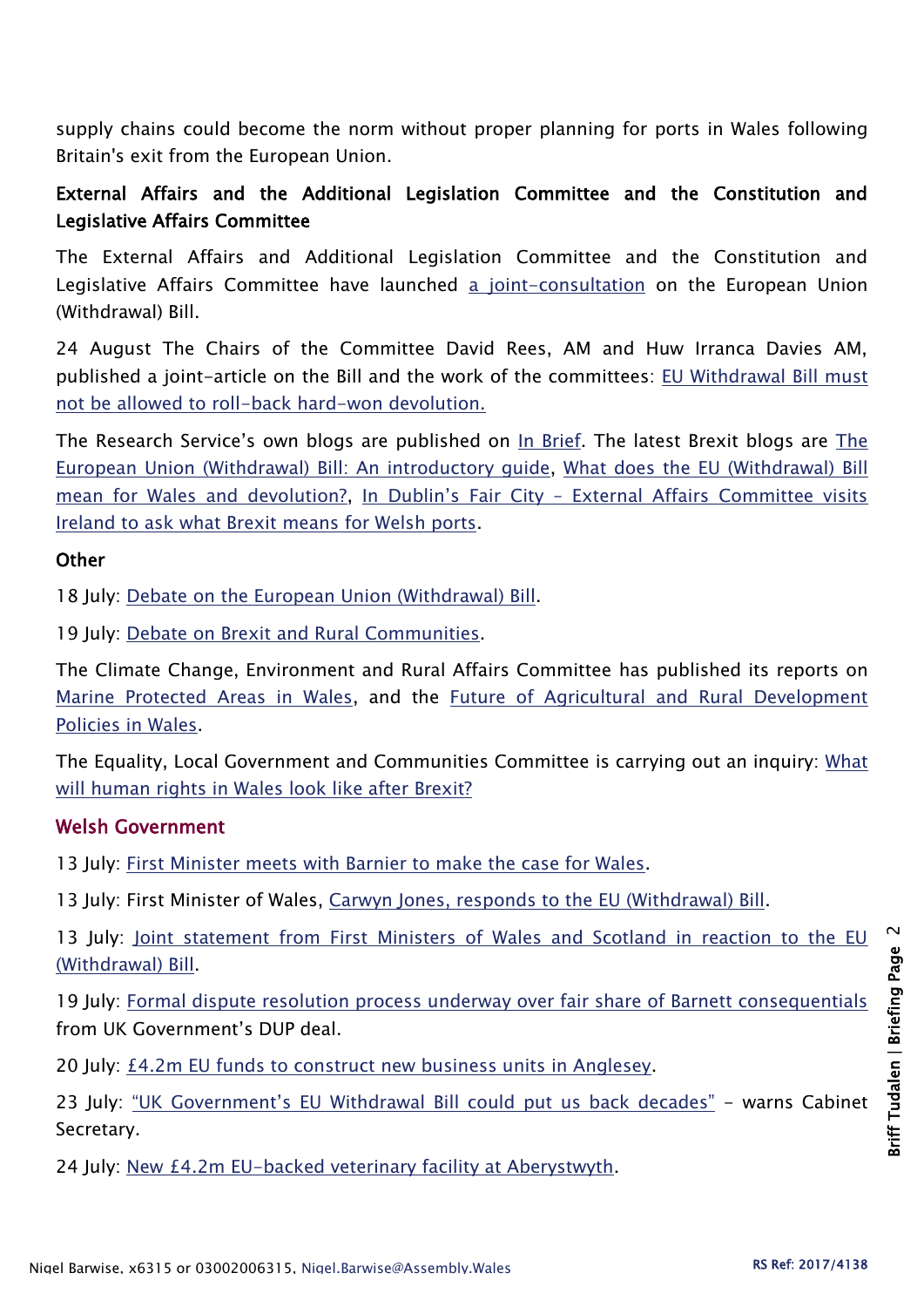27 July: Welsh and Scottish Ministers discussed Brexit - Changes must be made to the EU [Withdrawal Bill.](http://gov.wales/newsroom/finance1/2017/59208105/?lang=en)

31 July: [New £1m EU-funded project to boost prospects of young people in Mid Wales.](http://gov.wales/newsroom/finance1/2017/59212896/?lang=en)

2 August: [Twenty eight projects set to benefit from EU property development funds.](http://gov.wales/newsroom/businessandeconomy/2017/170802-28-projects-set-to-benefit-from-eu-property-development-funds/?lang=en)

7 August: [Continued European collaboration vital for Wales,](http://gov.wales/newsroom/finance1/2017/59220979/?lang=en) says Finance Minister.

14 August: [More EU investment for growth and jobs in Port Talbot.](http://gov.wales/newsroom/finance1/2017/59230197/?lang=en)

22 August: [Amendments to UK Brexit bill will be proposed](http://gov.wales/newsroom/firstminister/2017/170822-amendments-to-uk-brexit-bill-will-be-proposed/?lang=en) - First Ministers of Wales and Scotland agree actions to counter serious risks to devolution.

7 September: [Brexit and Fair Movement of People](http://gov.wales/newsroom/firstminister/2017/170907-brexit-and-fair-movement-of-people/?lang=en) - First Minister proposes a new approach to migration post-Brexit.

12 September: [First Minister takes step to protect Wales post-Brexit.](http://gov.wales/newsroom/firstminister/2017/170912-fm-takes-step-to-protect-wales-post-brexit/?lang=en) First Minister of Wales Carwyn Jones has today formalised the Welsh Government challenge against the UK government's EU (Withdrawal) Bill to protect devolved powers.

The Government has produced a [Legislative Consent Memorandum on the European Union](http://www.assembly.wales/laid%20documents/lcm-ld11177/lcm-ld11177-e.pdf)  [\(Withdrawal\) Bill](http://www.assembly.wales/laid%20documents/lcm-ld11177/lcm-ld11177-e.pdf). The conclusion is 'This memorandum sets out the Welsh Government's view of the requirement for the legislative consent of the Assembly in respect of the EU (Withdrawal) Bill, and confirms that we will not be in a position to recommend consent unless the Bill is amended to address our concerns'.

#### **News**

10 July: [Brexit Makes Role Extension for Groceries Code Adjudicator Even More Vital](http://www.tfa.org.uk/tfa-media-release-1718-politics-must-give-way-to-statesmanship-to-secure-successful-brexit/) – TFA.

12 July: [Government must address labour concerns to avoid shortage, says NFU Cymru.](https://www.nfu-cymru.org.uk/news/brexit/government-must-address-labour-concerns-to-avoid-s/)

17 July: TFA Cymru Holds Productive Discussions with Welsh First Minister and Cabinet [Secretary for Environment & Rural Affairs.](http://www.tfa.org.uk/tfa-cymru-media-release-1719-tfa-cymru-holds-productive-discussions-with-welsh-first-minister-and-cabinet-secretary-for-environment-rural-affairs/)

- 21 July: [Time for change in farm support, say rural landowners](http://www.cla.org.uk/influence/all-news/time-change-farm-support-say-rural-landowners) CLA
- 23 July: [NFU Cymru calls for 'vital' open and frictionless trade with the EU post-Brexit.](https://www.nfu-cymru.org.uk/news/brexit/nfu-cymru-calls-for-vital-open-and-frictionless/)
- 23 July: [Gove's vision for agriculture a concern –](http://fuw.org.uk/index.php?option=com_content&view=article&id=12860:gove-s-vision-for-agriculture-a-concern-fuw-says&catid=13&lang=en&Itemid=181) FUW says.
- 24 July: [Lack of progress in Brexit planning unacceptable -](http://fuw.org.uk/index.php?option=com_content&view=article&id=12861:lack-of-progress-in-brexit-planning-unacceptable-fuw-says&catid=13&Itemid=181&lang=en) FUW says.
- 24 July: [FUW calls for cross government agri summit.](http://fuw.org.uk/index.php?option=com_content&view=article&id=12863:fuw-calls-for-cross-government-agri-summit&catid=13&lang=en&Itemid=181)
- 25 July: [Peers back CLA on importance of animal welfare post-Brexit](http://www.cla.org.uk/influence/all-news/peers-back-cla-importance-animal-welfare-post-brexit) CLA.
- 2 August: [Public backs call for continued investment in the countryside](http://www.cla.org.uk/node/10941) CLA.
- 4 August: [Farming Industry Calls for Commitments](https://www.nfu-cymru.org.uk/news/brexit/farming-industry-calls-for-commitments/) includes NFU Cymru, TFA, CLA.
- 11 August: [FUW welcomes growing support for transitional Brexit arrangements.](http://fuw.org.uk/index.php?option=com_content&view=article&id=12882:fuw-welcomes-growing-support-for-transitional-brexit-arrangements&catid=13&lang=en&Itemid=181)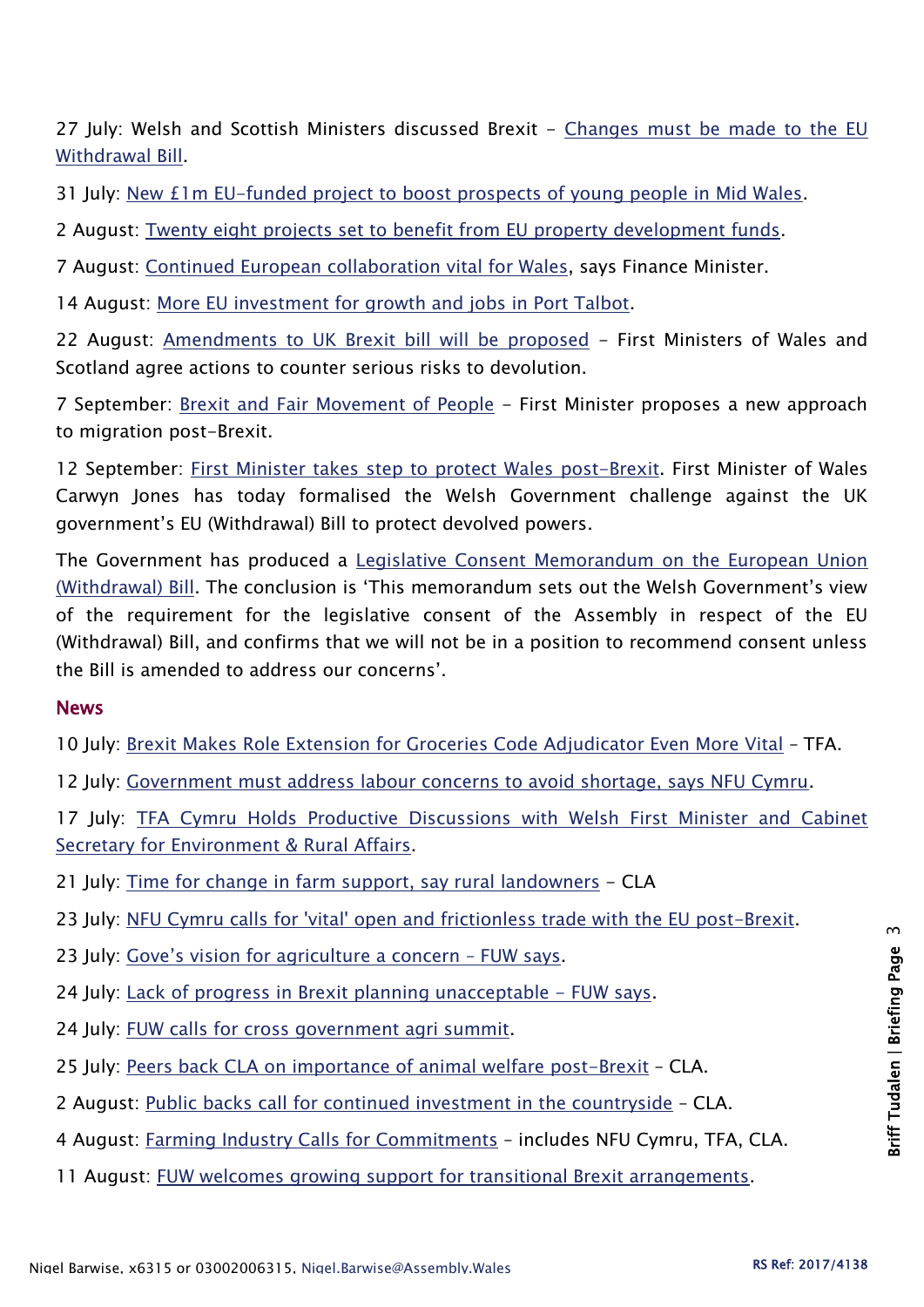14 August: [Time to be proactive in winning markets, livestock representatives urge](http://www.tfa.org.uk/tfa-media-release-1723-uk-livestock-brexit-group-time-to-be-proactive-in-winning-markets-livestock-representatives-urge-government/)  [Government](http://www.tfa.org.uk/tfa-media-release-1723-uk-livestock-brexit-group-time-to-be-proactive-in-winning-markets-livestock-representatives-urge-government/) – TFA.

16 August: CLA statement on the Government proposal for a future customs relationship [with the EU.](http://www.cla.org.uk/influence/all-news/cla-statement-government-proposal-future-customs-relationship-eu-0)

18 August: [Post-Brexit report is 'stark reading' for Welsh livestock industry](https://www.nfu-cymru.org.uk/news/brexit/post-brexit-report-is-stark-reading-for-welsh/) – NFU Cymru.

21 August: [Need for UK agri summit reinforced at Pembrokeshire County Show](http://fuw.org.uk/index.php?option=com_content&view=article&id=12887:need-for-uk-agri-summit-reinforced-at-pembrokeshire-county-show&catid=13&lang=en&Itemid=181) – FUW.

24 August: [NFU Cymru criticises proposals for Britain to pursue tariff-free trade at all costs](https://www.nfu-cymru.org.uk/news/brexit/nfu-cymru-criticises-proposals-for-britain-to-purs/)  [post-Brexit.](https://www.nfu-cymru.org.uk/news/brexit/nfu-cymru-criticises-proposals-for-britain-to-purs/)

4 September: NFU Cymru has published four vision documents for the future of farming: [A](https://www.nfu-cymru.org.uk/nfu-cymru/documents/domestic-agricultural-policy-cymru-online/)  [new domestic agricultural policy;](https://www.nfu-cymru.org.uk/nfu-cymru/documents/domestic-agricultural-policy-cymru-online/) [A new outlook international trade;](https://www.nfuonline.com/assets/96747) [Access to a competent](https://www.nfuonline.com/assets/97783)  [and flexible workforce;](https://www.nfuonline.com/assets/97783) [A regulatory regime that's fit for purpose.](https://www.nfu-cymru.org.uk/vision-for-the-future-_regulations_cymru/)

7 September: A competition has been launched to recognise the success of [individuals whose](https://www.wcva.org.uk/about-us/news/2017/09/eu-funds-cymru-competition-2017)  [lives have been transformed thanks to EU funding in Wales](https://www.wcva.org.uk/about-us/news/2017/09/eu-funds-cymru-competition-2017) – WCVA.

11 September: [Labour recognition of need for Brexit transition welcomed by FUW.](http://fuw.org.uk/index.php?option=com_content&view=article&id=12901:labour-recognition-of-need-for-brexit-transition-welcomed-by-fuw&catid=13&lang=en&Itemid=181)

## 3. EU developments

#### European Council

12 July: Council agrees its position for the 2018 EU budget and backs increase of 2017 EU [budget.](http://www.consilium.europa.eu/en/press/press-releases/2017/07/12-eu-budget-position/)

1 August: [23 cities offer to host UK-based EU agencies.](http://www.consilium.europa.eu/en/press/press-releases/2017/08/01-uk-based-eu-agencies/)

#### European Commission

12 July: [Speaking points by Michel Barnier after the College meeting,](http://europa.eu/rapid/press-release_SPEECH-17-2005_en.htm) Factsheet: State of play [of Article 50 negotiations.](http://europa.eu/rapid/press-release_MEMO-17-2001_en.htm)

13 July: Michel Barnier met the Labour leader Jeremy Corby, the First Minister of Scotland, Nicola Sturgeon, and the First Minister of Wales, Carwyn Jones.

13 July: [July Infringements package.](http://europa.eu/rapid/press-release_MEMO-17-1935_en.htm)

13 July: Position papers sent by the Commission to the UK: [nuclear materials and safeguard](https://ec.europa.eu/commission/sites/beta-political/files/essential-principles-euratom_en_0.pdf)  [equipment \(Euratom\);](https://ec.europa.eu/commission/sites/beta-political/files/essential-principles-euratom_en_0.pdf) [Goods placed on the Market under Union law](https://ec.europa.eu/commission/sites/beta-political/files/essential-principles-goods_en_0.pdf) before the withdrawal [date;](https://ec.europa.eu/commission/sites/beta-political/files/essential-principles-goods_en_0.pdf) [Issues relating to the Functioning of the Union Institutions, Agencies and Bodies;](https://ec.europa.eu/commission/sites/beta-political/files/essential-principles-functioning-institutions-agencies-bodies_en_0.pdf) [Ongoing Union Judicial and Administrative Procedures;](https://ec.europa.eu/commission/sites/beta-political/files/essential-principles-ongoing-union-judicial-admin-procedures_en_0.pdf) [Judicial Cooperation in Civil and](https://ec.europa.eu/commission/sites/beta-political/files/essential-principles-civil-commercial-matters_en_0.pdf)  [Commercial matters;](https://ec.europa.eu/commission/sites/beta-political/files/essential-principles-civil-commercial-matters_en_0.pdf) [Governance;](https://ec.europa.eu/commission/sites/beta-political/files/essential-principles-governance_en_0.pdf) [Ongoing Police and Judicial Cooperation in Criminal](https://ec.europa.eu/commission/sites/beta-political/files/essential-principles-ongoing-police-judicial_en_0.pdf)  [matters.](https://ec.europa.eu/commission/sites/beta-political/files/essential-principles-ongoing-police-judicial_en_0.pdf)

17-20 July: Second round of negotiations: [Agenda;](https://ec.europa.eu/commission/sites/beta-political/files/agenda_2nd_round_for_press.pdf) [Speaking points by Michel Barnier](http://europa.eu/rapid/press-release_SPEECH-17-2108_en.htm) at the end of the second round; [Joint technical note on EU-UK positions on citizens' rights.](https://ec.europa.eu/commission/sites/beta-political/files/eu-uk_table_cr.pdf)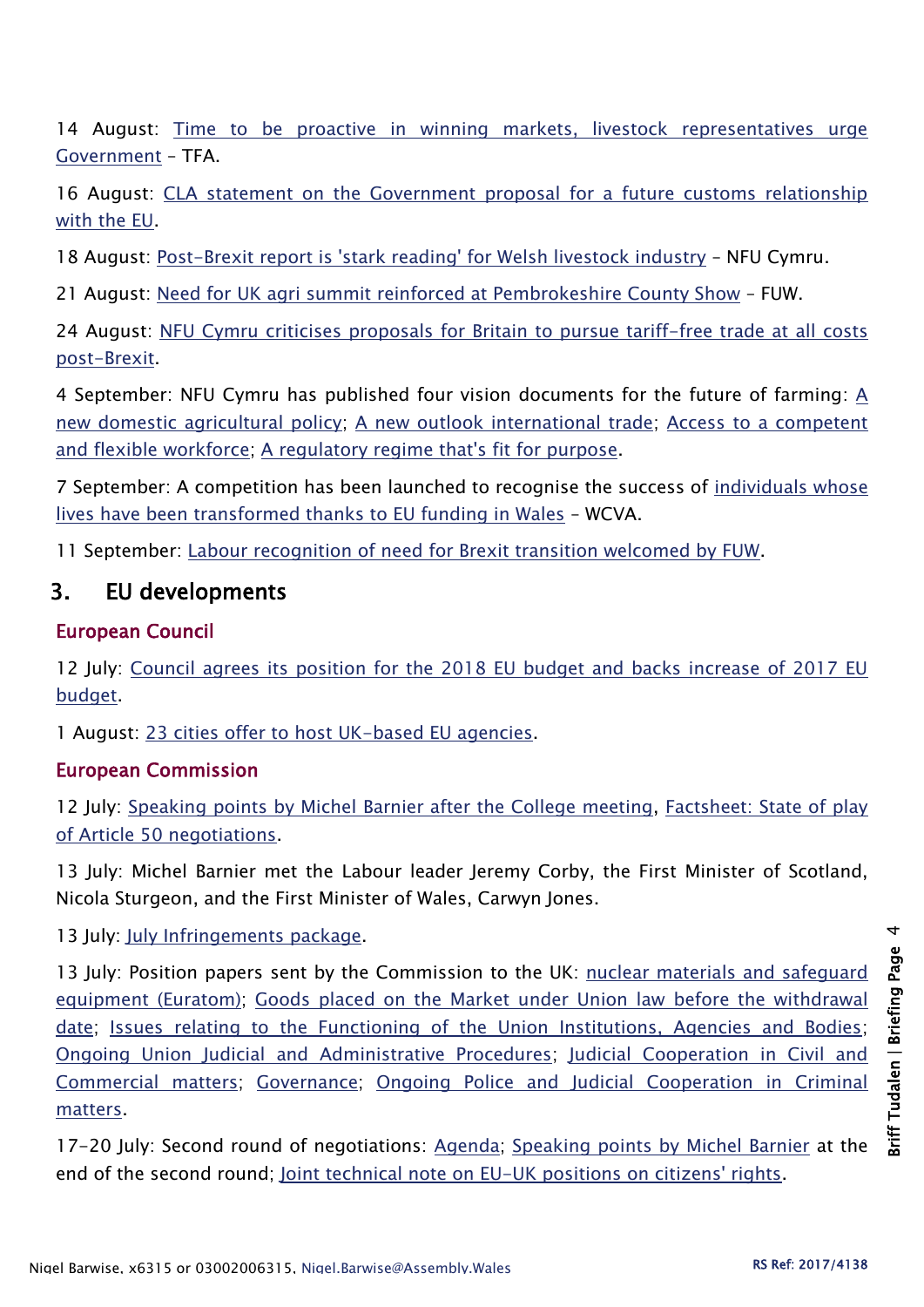17 July: [EU and Brazil join forces for global level-playing field in farm subsidies.](http://europa.eu/rapid/press-release_IP-17-2031_en.htm)

19 July: [Smarter, greener, more inclusive?](http://ec.europa.eu/eurostat/documents/2995521/8116105/1-19072017-CP-EN.pdf/f5ff0983-bf21-49c8-b15c-44e42199c78f) How is the European Union progressing towards its Europe 2020 targets? A mixed picture.

1 August: [European Commission starts assessment of Member States' applications to host](http://europa.eu/rapid/press-release_IP-17-2202_en.htm)  [the European Medicines Agency and the European Banking Authority.](http://europa.eu/rapid/press-release_IP-17-2202_en.htm)

1 August: [Consultation on Streamlining the implementation of the Trans-European Transport](https://ec.europa.eu/transport/themes/infrastructure/consultations/2017-ten-t-implementation_en)  [Network \(TEN-T\)](https://ec.europa.eu/transport/themes/infrastructure/consultations/2017-ten-t-implementation_en) (closes 9 November)

16 August: [Consultation on an Initiative to improve the food supply chain](https://ec.europa.eu/info/consultations/food-supply-chain_en) (closes 17 November)

28-31 August: Third round of negotiations: [Agenda;](https://ec.europa.eu/commission/sites/beta-political/files/agenda_3rd_round_0.pdf) [Joint technical note on EU-UK positions](https://ec.europa.eu/commission/sites/beta-political/files/joint_table_citizens_rights_-_third_round.pdf)  [on citizens' rights after third round of negotiations;](https://ec.europa.eu/commission/sites/beta-political/files/joint_table_citizens_rights_-_third_round.pdf) [Speech by Michel Barnier at the press](http://europa.eu/rapid/press-release_SPEECH-17-3043_en.htm)  [conference following the third round of Article 50 negotiations with the United](http://europa.eu/rapid/press-release_SPEECH-17-3043_en.htm) Kingdom.

7 September: [Brexit: European Commission publishes guiding principles on Ireland and](http://europa.eu/rapid/press-release_IP-17-3105_en.htm)  [Northern Ireland.](http://europa.eu/rapid/press-release_IP-17-3105_en.htm) [Statement by Michel Barnier.](http://europa.eu/rapid/press-release_SPEECH-17-3145_en.htm)

7 September: Position papers transmitted to EU27: [Intellectual property rights \(including](https://ec.europa.eu/commission/sites/beta-political/files/position-paper-intellectual-property-rights_en.pdf)  [geographical indications\);](https://ec.europa.eu/commission/sites/beta-political/files/position-paper-intellectual-property-rights_en.pdf) [Use of Data and Protection of Information Obtained or Processed](https://ec.europa.eu/commission/sites/beta-political/files/use-data-protection-information_en.pdf)  [before the Withdrawal Date;](https://ec.europa.eu/commission/sites/beta-political/files/use-data-protection-information_en.pdf) [Customs related matters needed for an orderly withdrawal of the](https://ec.europa.eu/commission/sites/beta-political/files/customs-related-matters_en.pdf)  [UK from the Union;](https://ec.europa.eu/commission/sites/beta-political/files/customs-related-matters_en.pdf) [Guiding principles for the Dialogue on Ireland/Northern Ireland;](https://ec.europa.eu/commission/sites/beta-political/files/guiding-principles-dialogue-ei-ni_en.pdf) [Public](https://ec.europa.eu/commission/sites/beta-political/files/position-paper-public-procurement_en.pdf)  [Procurement.](https://ec.europa.eu/commission/sites/beta-political/files/position-paper-public-procurement_en.pdf)

13 September: [President Jean-Claude Juncker's State of the Union Address 2017.](http://europa.eu/rapid/press-release_SPEECH-17-3165_en.htm) [Factsheets.](https://ec.europa.eu/commission/publications/factsheets-state-union-2017_en)

#### European Parliament

11 July: [Public Hearing "Impact of Brexit on Aviation"](http://www.europarl.europa.eu/news/en/press-room/20170710IPR79401/airline-and-airport-bosses-sound-alarm-on-impact-of-brexit-to-meps): No deal could mean no flights between UK and EU-27 immediately after Brexit, warned Michael O'Leary of Ryanair.

12 July: [Constitutional affairs MEPs discussed Brexit negotiations with Guy Verhofstadt.](http://www.europarl.europa.eu/news/en/press-room/20170710IPR79369/constitutional-affairs-meps-to-discuss-brexit-negotiations-with-guy-verhofstadt)

12 July: [North Sea plan: ensuring sustainable stocks and security for fishermen.](http://www.europarl.europa.eu/news/en/press-room/20170710IPR79402/north-sea-plan-ensuring-sustainable-stocks-and-security-for-fishermen)

12 July: [Brexit: MEPs concerned over UK offer on EU citizens' rights](http://www.europarl.europa.eu/news/en/press-room/20170710IPR79369/brexit-meps-concerned-over-uk-offer-on-eu-citizens-rights).

20 July: [Border Communities Against Brexit](http://www.europarl.europa.eu/news/en/press-room/20170720IPR80209/border-communities-against-brexit-winners-of-the-european-citizen-s-prize-2017) is one of the winners of the European Citizen's Prize 2017.

25 July: [Brexit: Statement by Guy Verhofstadt and the EP Brexit Steering Group.](http://www.europarl.europa.eu/news/en/press-room/20170725IPR80503/brexit-statement-by-guy-verhofstadt-and-the-ep-brexit-steering-group)

30 August: [European Parliament Brexit Coordinator Guy Verhofstadt discussed the Brexit](http://www.europarl.europa.eu/news/en/press-room/20170829IPR82603/update-on-brexit-negotiations)  [negotiations with Employment Committee members on Wednesday afternoon.](http://www.europarl.europa.eu/news/en/press-room/20170829IPR82603/update-on-brexit-negotiations)

5 September: [Brexit: MEPs worried about UK position on British "divorce bill"](http://www.europarl.europa.eu/news/en/press-room/20170904IPR83010/brexit-meps-worried-about-uk-position-on-british-divorce-bill).

7 September: [Brexit: joint statement by EP President and Brexit coordinator.](http://www.europarl.europa.eu/news/en/press-room/20170907IPR83305/brexit-joint-statement-by-ep-president-and-brexit-coordinator)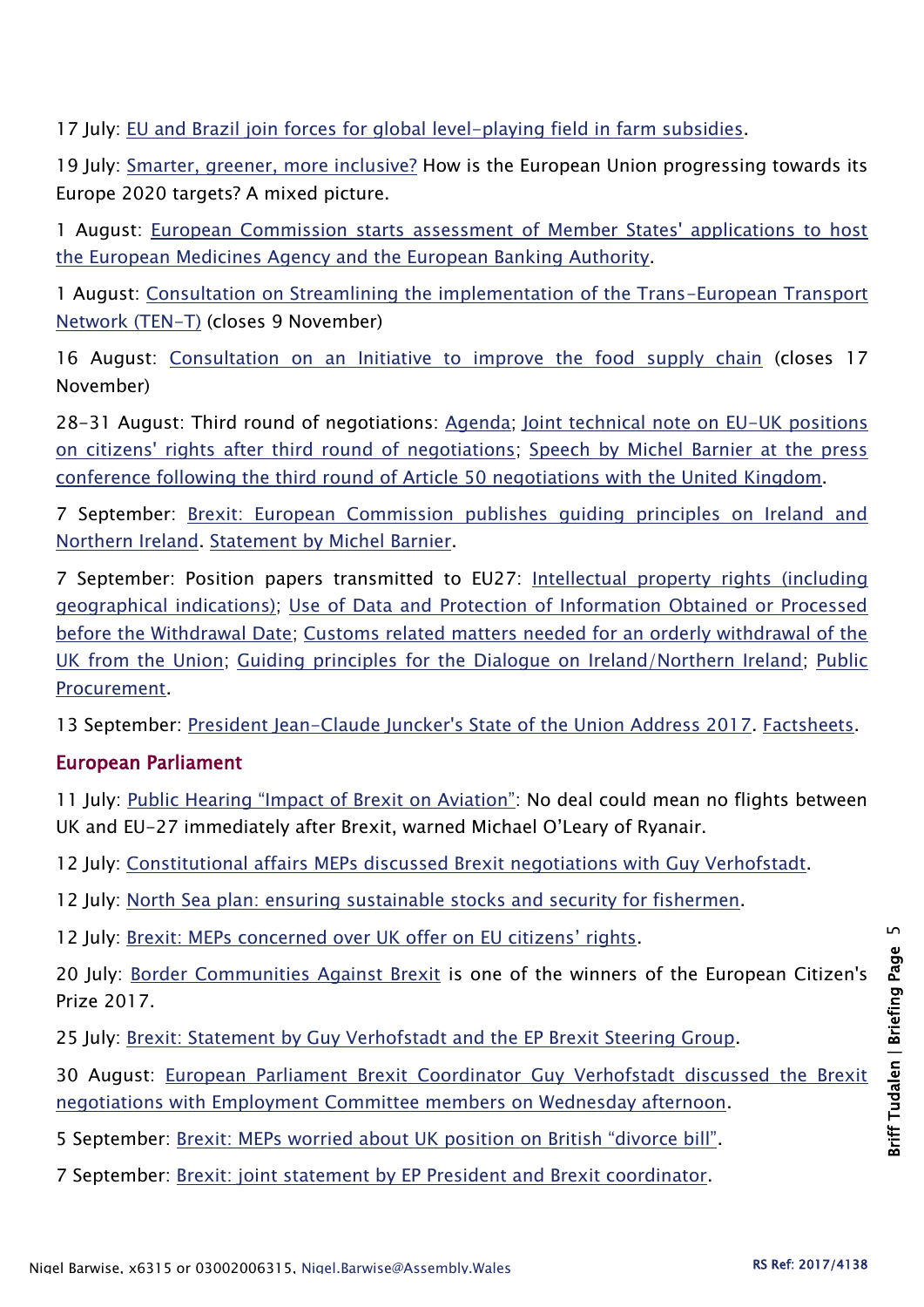12 September: [MEPs want to reduce the size of the European Parliament after Brexit.](http://www.europarl.europa.eu/news/en/press-room/20170911IPR83572/meps-want-to-reduce-the-size-of-the-european-parliament)

13 September: [State of the Union: Let's make the most of the momentum to shape an](http://www.europarl.europa.eu/news/en/press-room/20170911IPR83505/soteu-let-s-make-the-most-of-the-momentum-to-shape-an-ambitious-future)  [ambitious future.](http://www.europarl.europa.eu/news/en/press-room/20170911IPR83505/soteu-let-s-make-the-most-of-the-momentum-to-shape-an-ambitious-future)

## 4. UK developments

#### UK Government

13 July: [Prime Minister's meeting with King Felipe VI of Spain](https://www.gov.uk/government/news/pm-meeting-with-king-felipe-vi-13-july-2017).

13 July: The [European Union \(Withdrawal\) Bill](https://publications.parliament.uk/pa/bills/cbill/2017-2019/0005/18005.pdf) (the Great Repeal Bill) is published.

13 July: [Information about the Repeal Bill:](https://www.gov.uk/government/publications/information-about-the-repeal-bill) [Repeal Bill overview;](https://www.gov.uk/government/uploads/system/uploads/attachment_data/file/627983/General_Factsheet.pdf) [Converting and preserving](https://www.gov.uk/government/uploads/system/uploads/attachment_data/file/627987/Converting_and_preserving_law_factsheet.pdf)  [law;](https://www.gov.uk/government/uploads/system/uploads/attachment_data/file/627987/Converting_and_preserving_law_factsheet.pdf) the [Correcting Power;](https://www.gov.uk/government/uploads/system/uploads/attachment_data/file/627990/The_correcting_power_factsheet.pdf) the [power to implement the withdrawal agreement;](https://www.gov.uk/government/uploads/system/uploads/attachment_data/file/627991/Power_to_implement_the_withdrawal_agreement_factsheet.pdf) [Devolution;](https://www.gov.uk/government/uploads/system/uploads/attachment_data/file/627993/Devolution_factsheet.pdf) [Charter of Fundamental Rights;](https://www.gov.uk/government/uploads/system/uploads/attachment_data/file/627995/Charter_of_Fundamental_Rights.pdf) [Workers' Rights](https://www.gov.uk/government/uploads/system/uploads/attachment_data/file/627997/Workers__rights_factsheet.pdf); [Environmental protections;](https://www.gov.uk/government/uploads/system/uploads/attachment_data/file/627999/Environmental_protections_factsheet.pdf) [Consumer](https://www.gov.uk/government/uploads/system/uploads/attachment_data/file/628000/Consumer_protections_factsheet.pdf)  [protections;](https://www.gov.uk/government/uploads/system/uploads/attachment_data/file/628000/Consumer_protections_factsheet.pdf) [Glossary;](https://www.gov.uk/government/uploads/system/uploads/attachment_data/file/628002/Glossary_factsheet.pdf) [Impact assessment;](https://www.gov.uk/government/uploads/system/uploads/attachment_data/file/628004/2017-07-12_repeal_bill_impact_assessment__1_.pdf) [Regulatory Policy Committee opinion;](https://www.gov.uk/government/uploads/system/uploads/attachment_data/file/628006/2017-07-11_regulatory_policy_committee_opinion_on_repeal_bill_impact_assessment.pdf) [Equality](https://www.gov.uk/government/uploads/system/uploads/attachment_data/file/629244/European_Union__Withdrawal__Bill_equality_analysis.pdf)  [analysis.](https://www.gov.uk/government/uploads/system/uploads/attachment_data/file/629244/European_Union__Withdrawal__Bill_equality_analysis.pdf)

13 July: [Exiting the EU with certainty.](https://www.gov.uk/government/news/exiting-the-eu-with-certainty) Guidance for businesses and organisations on the [Repeal Bill.](https://www.gov.uk/guidance/guidance-for-businesses-on-the-repeal-bill) [Technical note on implementing the withdrawal agreement.](https://www.gov.uk/government/uploads/system/uploads/attachment_data/file/628116/Technical_note_implementing_the_withdrawal_agreement_FINAL.pdf)

13 July: [Position papers published ahead of July negotiation;](https://www.gov.uk/government/news/position-papers-published-ahead-of-july-negotiation) [Ongoing Union judicial and](https://www.gov.uk/government/uploads/system/uploads/attachment_data/file/627910/FINAL_OFF_SEN_Position_paper_HMG_Ongoing_Union_judicial_and_administrative_proceedings_Position_Papers_FINAL_120717__2___1_.pdf)  [administrative proceedings;](https://www.gov.uk/government/uploads/system/uploads/attachment_data/file/627910/FINAL_OFF_SEN_Position_paper_HMG_Ongoing_Union_judicial_and_administrative_proceedings_Position_Papers_FINAL_120717__2___1_.pdf) [Nuclear materials and safeguards issues](https://www.gov.uk/government/uploads/system/uploads/attachment_data/file/627909/FINAL_OFF_SEN_Position_Paper_HMG_Nuclear_materials_and_safeguards_issues_Position_Paper_FINAL_120717__3_.pdf) [\(Technical note on](https://www.gov.uk/government/uploads/system/uploads/attachment_data/file/640480/Technical_note_on_Spent_Fuel_and_Radioactive_Waste.pdf)  [spent fuel and radioactive waste;](https://www.gov.uk/government/uploads/system/uploads/attachment_data/file/640480/Technical_note_on_Spent_Fuel_and_Radioactive_Waste.pdf) [Technical note on existing contracts for the supply of](https://www.gov.uk/government/uploads/system/uploads/attachment_data/file/640483/Technical_note_on_Existing_contracts_for_the_supply_of_nuclear_material__FINAL.pdf)  [nuclear material\)](https://www.gov.uk/government/uploads/system/uploads/attachment_data/file/640483/Technical_note_on_Existing_contracts_for_the_supply_of_nuclear_material__FINAL.pdf); [Privileges and immunities](https://www.gov.uk/government/uploads/system/uploads/attachment_data/file/627908/FINAL_HMG_Privileges_and_immunities_Position_PapeR.pdf) [\(Technical note on functionality and Protocol 7\)](https://www.gov.uk/government/uploads/system/uploads/attachment_data/file/640485/Technical_note_on_Functionality_and_Protocol_7.pdf).

17-20 July: Second round of negotiations: [Programme;](https://www.gov.uk/government/news/programme-for-second-round-of-negotiations-with-european-commission) [David Davis' opening remarks;](https://www.gov.uk/government/news/david-davis-opening-remarks-at-the-start-of-second-round-of-eu-exit-negotiations-in-brussels) [David](https://www.gov.uk/government/news/david-davis-closing-remarks-at-the-end-of-the-second-round-of-eu-exit-negotiations-in-brussels)  [Davis' closing remarks;](https://www.gov.uk/government/news/david-davis-closing-remarks-at-the-end-of-the-second-round-of-eu-exit-negotiations-in-brussels) [Joint technical note on the comparison of EU-UK positions on](https://www.gov.uk/government/uploads/system/uploads/attachment_data/file/631038/Joint_technical_note_on_the_comparison_of_EU-UK_positions_on_citizens__rights.pdf)  [citizens' rights.](https://www.gov.uk/government/uploads/system/uploads/attachment_data/file/631038/Joint_technical_note_on_the_comparison_of_EU-UK_positions_on_citizens__rights.pdf)

18 July: [PM meeting with Estonian Prime Minister Ratas.](https://www.gov.uk/government/news/pm-meeting-with-estonian-prime-minister-ratas-18-july-2017)

28 July – 10 August: [Brexit Minister concludes two day tour of Scotland.](https://www.gov.uk/government/news/brexit-minister-concludes-two-day-tour-of-scotland) Visit to [South West.](https://www.gov.uk/government/news/minister-robin-walker-visits-the-south-west) Visit to the [Crown Dependencies.](https://www.gov.uk/government/news/brexit-minister-robin-walker-visits-the-crown-dependencies)

The [July 2017 Fiscal Risks Report](http://budgetresponsibility.org.uk/download/fiscal-risks-report-july-2017/) of the Office for Budget Responsibility discusses Brexit, in particular in 'Economic risks associated with Brexit' (paras 3.88 to 3.90) and 'Brexit and fiscal risks' (paras 10.17 & 10.18).

15-24 August: Future partnership papers: [Future customs arrangements](https://www.gov.uk/government/uploads/system/uploads/attachment_data/file/637748/Future_customs_arrangements_-_a_future_partnership_paper.pdf) [\(press release\)](https://www.gov.uk/government/news/new-customs-proposals-laid-out-by-government-in-new-paper-on-future-relationship-with-the-eu); [Providing a cross-border civil judicial cooperation framework;](https://www.gov.uk/government/uploads/system/uploads/attachment_data/file/639271/Providing_a_cross-border_civil_judicial_cooperation_framework.pdf) [Enforcement and dispute](https://www.gov.uk/government/uploads/system/uploads/attachment_data/file/639609/Enforcement_and_dispute_resolution.pdf)  [resolution;](https://www.gov.uk/government/uploads/system/uploads/attachment_data/file/639609/Enforcement_and_dispute_resolution.pdf) [The exchange and protection of personal data](https://www.gov.uk/government/publications/the-exchange-and-protection-of-personal-data-a-future-partnership-paper) [\(press release\)](https://www.gov.uk/government/news/uk-outlines-proposals-for-shared-approach-on-data-protection).

16 August: [Pledge to protect Belfast Agreement and Common Travel Area](https://www.gov.uk/government/news/pledge-to-protect-belfast-agreement-and-common-travel-area-in-new-position-paper) in new position paper: [Northern Ireland and Ireland;](https://www.gov.uk/government/uploads/system/uploads/attachment_data/file/638135/6.3703_DEXEU_Northern_Ireland_and_Ireland_INTERACTIVE.pdf) [Common Travel Area data and statistics;](https://www.gov.uk/government/uploads/system/uploads/attachment_data/file/638137/Additional_Data_Paper_-_Northern_Ireland_Common_Travel_Area.pdf) [Northern](https://www.gov.uk/government/uploads/system/uploads/attachment_data/file/638215/Additional_Data_Paper_-_Northern_Ireland_Trade_Data_and_Statistics__2_.pdf)  [Ireland trade data and statistics.](https://www.gov.uk/government/uploads/system/uploads/attachment_data/file/638215/Additional_Data_Paper_-_Northern_Ireland_Trade_Data_and_Statistics__2_.pdf)

23 August: [PM marks £1.7bn funding to help businesses export post-Brexit.](https://www.gov.uk/government/news/pm-marks-17bn-funding-to-help-businesses-export-post-brexit)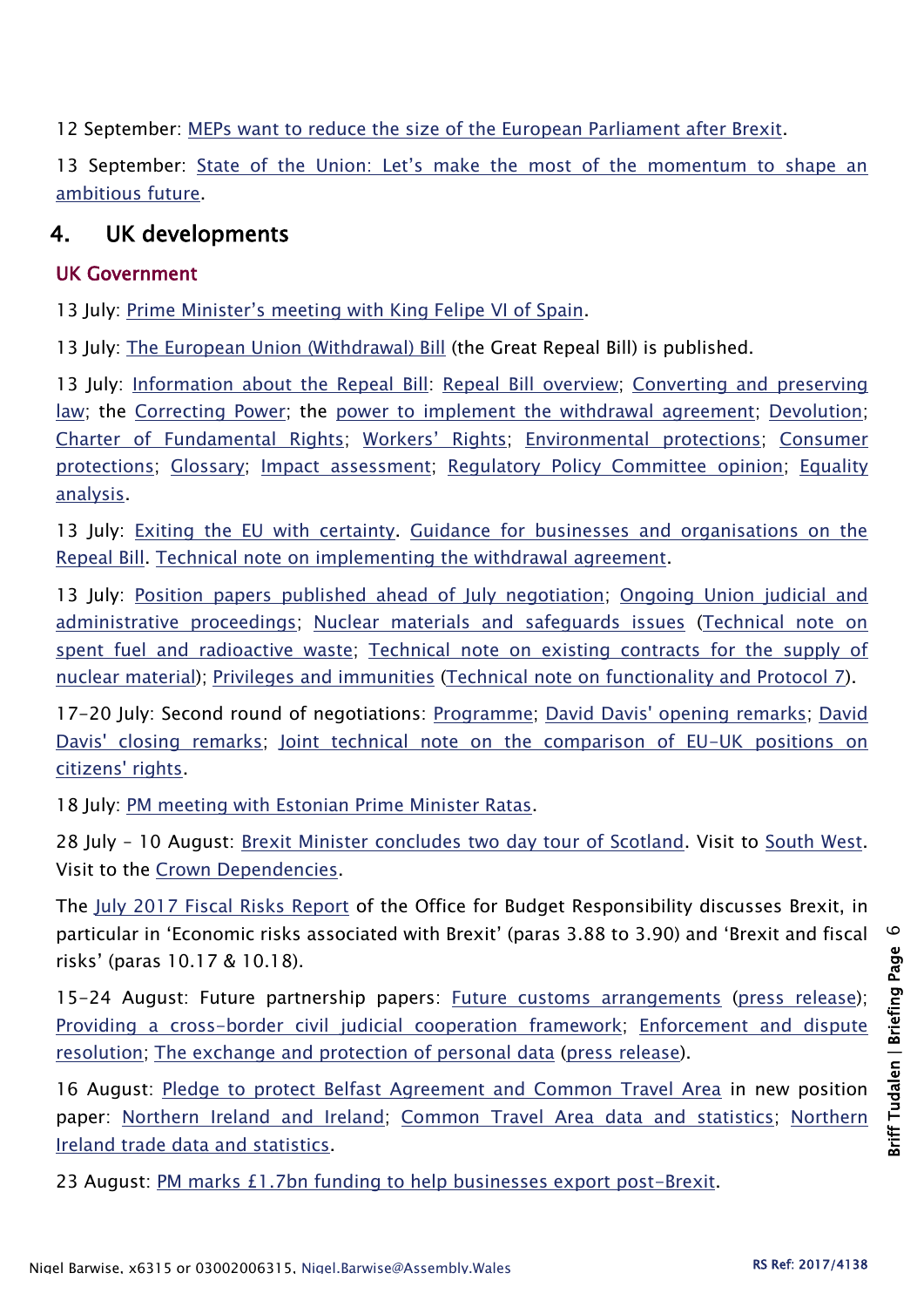21 August: [Position papers published ahead of third round of negotiations:](https://www.gov.uk/government/news/position-papers-published-ahead-of-round-three-negotiations) [Continuity in the](https://www.gov.uk/government/uploads/system/uploads/attachment_data/file/638958/Continuity_in_the_availability_of_goods_for_the_EU_and_the_UK_Position_Paper.pdf)  [availability of goods for the EU and the UK;](https://www.gov.uk/government/uploads/system/uploads/attachment_data/file/638958/Continuity_in_the_availability_of_goods_for_the_EU_and_the_UK_Position_Paper.pdf) [Confidentiality and access to documents.](https://www.gov.uk/government/uploads/system/uploads/attachment_data/file/638957/Confidentiality_and_access_to_documents_Position_Paper.pdf)

28-31 August: Third round of negotiations; [Programme;](https://www.gov.uk/government/news/programme-for-third-round-of-negotiations-with-european-commission) [David Davis' opening remarks;](https://www.gov.uk/government/news/david-davis-opening-remarks-at-the-start-of-the-third-round-of-eu-exit-negotiations) [David Davis' closing remarks](https://www.gov.uk/government/news/david-davis-closing-remarks-at-the-end-of-the-third-round-of-eu-exit-negotiations-in-brussels).

30 August: [PM heads to Japan to build strong post-Brexit relationship with Tokyo.](https://www.gov.uk/government/news/pm-heads-to-japan-to-build-strong-post-brexit-relationship-with-toyko)

31 August: [PM press conference with PM Abe of Japan.](https://www.gov.uk/government/speeches/prime-ministers-press-statement-in-tokyo)

1 September: [David Davis' speech at US Chamber of Commerce.](https://www.gov.uk/government/news/david-davis-speech-at-us-chamber-of-commerce)

5 September: [Secretary of State update to the House of Commons on EU negotiations.](https://www.gov.uk/government/speeches/secretary-of-state-update-to-the-house-of-commons-on-eu-negotiations)

5 September: [PM call with President Trump.](https://www.gov.uk/government/news/pm-call-with-president-trump-5-september-2017)

7 September: [PM call with President Macron.](https://www.gov.uk/government/news/pm-call-with-president-macron-7-sept-2017)

7 September: [David Davis' opening statement at the second reading of the Repeal Bill.](https://www.gov.uk/government/news/david-davis-opening-statement-at-the-second-reading-of-the-repeal-bill)

11 September: PM statement: [20th anniversary of vote for creation of a Scottish Parliament.](https://www.gov.uk/government/news/pm-statement-20th-anniversary-of-vote-for-creation-of-a-scottish-parliament)

12 September: [PM statement on EU Withdrawal Bill.](https://www.gov.uk/government/news/pm-statement-on-eu-withdrawal-bill-12-sept-2017)

12 September: [Landmark Brexit legislation passes Second Reading.](https://www.gov.uk/government/news/landmark-brexit-legislation-passes-second-reading)

6 – 12 September: Future Partnership papers: [Collaboration on science and innovation](https://www.gov.uk/government/uploads/system/uploads/attachment_data/file/642542/Science_and_innovation_paper.pdf) [\(press](https://www.gov.uk/government/news/uk-sets-clear-objectives-for-continued-science-success)  [release\)](https://www.gov.uk/government/news/uk-sets-clear-objectives-for-continued-science-success); [Foreign policy, defence and development](https://www.gov.uk/government/uploads/system/uploads/attachment_data/file/643924/Foreign_policy__defence_and_development_paper.pdf) [\(press release\)](https://www.gov.uk/government/news/uk-offers-deep-security-partnership-with-eu-post-brexit-in-the-face-of-growing-global-threats).

#### House of Commons

18 July: [Brexit reassurance letters to Toyota and Nissan should be published](http://www.parliament.uk/business/committees/committees-a-z/commons-select/treasury-committee/news-parliament-2017/chair-comment-on-toyota-17-19/) - Nicky Morgan, Chair of the Treasury Committee.

19 July: The Parliamentary Under-Secretary of State for Exiting the European Union, Robin Walker, lead a debate on [Exiting the European Union: Sanctions.](http://hansard.parliament.uk/commons/2017-07-19/debates/5294A807-C27B-4426-87D4-13606D4A93BE/ExitingTheEuropeanUnionSanctions)

5 September: The Secretary of State for Exiting the European Union made a statement, followed by debate, on the [EU Exit Negotiations.](http://hansard.parliament.uk/commons/2017-09-05/debates/A33568F2-9C8A-448C-8042-B6F69D3227E3/EUExitNegotiations)

5 September: Ian Blackford (SNP) [asked for a debate on the UK exiting the EU and the role of](http://hansard.parliament.uk/commons/2017-09-05/debates/655315F9-2E3B-40AA-A785-DC8367671074/ExitingTheEUDevolvedAdministrations)  [devolved Administrations.](http://hansard.parliament.uk/commons/2017-09-05/debates/655315F9-2E3B-40AA-A785-DC8367671074/ExitingTheEUDevolvedAdministrations) The Deputy Speaker refused, hinting that the matter may be brought before the House in time by other means.

6 September: During Welsh Questions the Secretary of State for Wales answered questions on Exiting [the EU: Welsh Economy.](http://hansard.parliament.uk/commons/2017-09-06/debates/87B6C67F-2EDE-4AE1-8D12-A4E74C416880/ExitingTheEUWelshEconomy)

7 September: Oral questions on [Exiting the European Union.](http://hansard.parliament.uk/commons/2017-09-07)

7 September: The Secretary of State for Exiting the European Union lead the debate on the [second reading of the European Union \(Withdrawal\) Bill.](http://hansard.parliament.uk/commons/2017-09-07/debates/DA3CC146-F8AB-40FF-812B-FE2CADDEA2F4/EuropeanUnion(Withdrawal)Bill)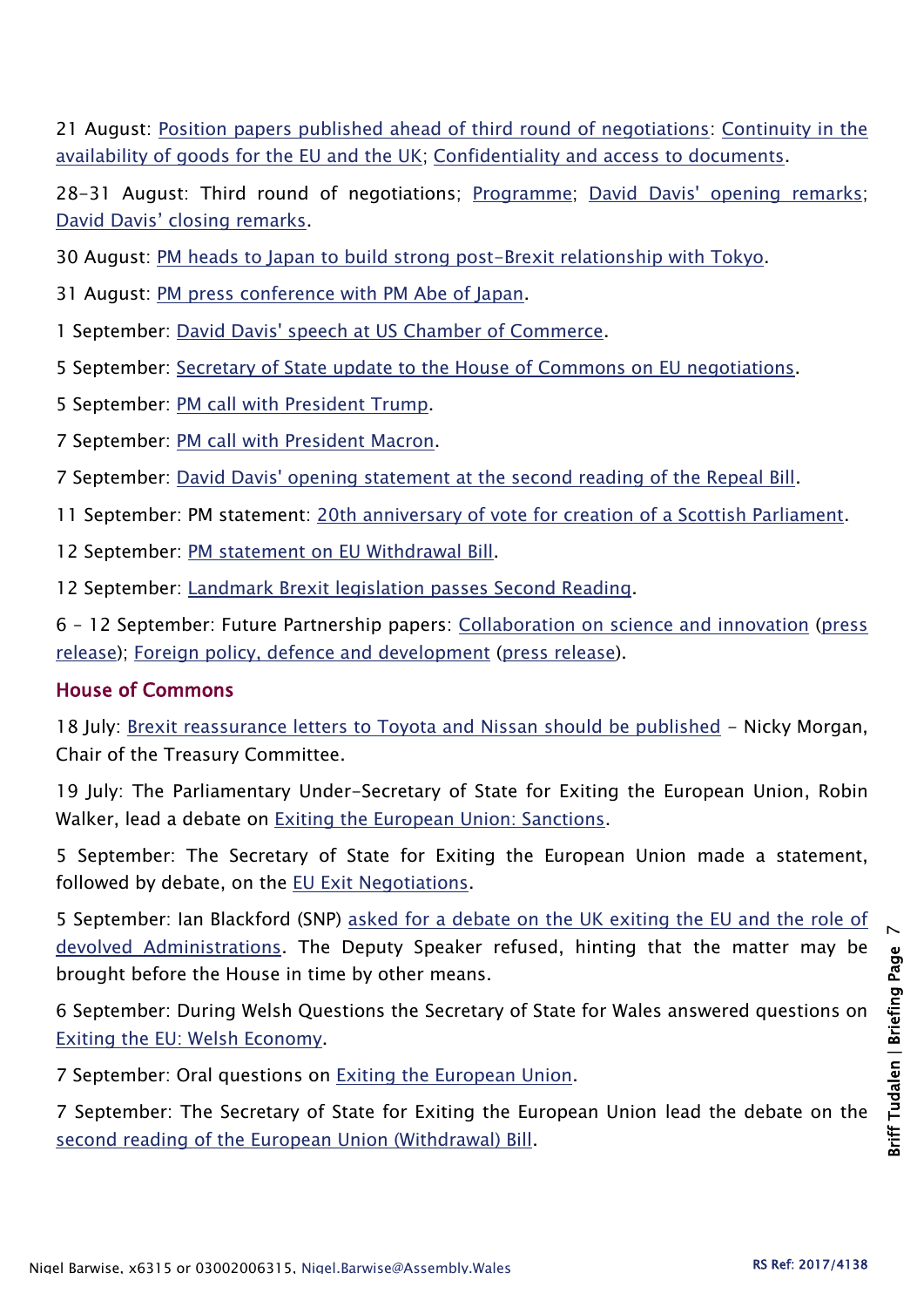11 September: [Second reading of the European Union \(Withdrawal\) Bill continued, and](http://hansard.parliament.uk/commons/2017-09-11/debates/B10868CD-F096-47A2-84EE-A902C8A271BE/EuropeanUnion(Withdrawal)Bill)  [agreed.](http://hansard.parliament.uk/commons/2017-09-11/debates/B10868CD-F096-47A2-84EE-A902C8A271BE/EuropeanUnion(Withdrawal)Bill)

13 September: The Environment, Food and Rural Affairs Committee held an oral evidence [session on the work of Defra with the Secretary of State.](http://www.parliament.uk/business/committees/committees-a-z/commons-select/environment-food-and-rural-affairs-committee/news-parliament-2017/work-defra-gove-evidence-17-19/)

#### House of Lords

10 July: [Constitution Committee published its report on 2016-17,](http://www.parliament.uk/business/committees/committees-a-z/lords-select/constitution-committee/news-parliament-2017/sessional-report-2016-17/) it has published three reports in response to Brexit: The invoking of Article 50; European Union (Notification of Withdrawal) Bill; and 'The Great Repeal Bill' and delegated legislation.

11 July: First Reading of [European Union \(Referendum on the Withdrawal Agreement\) Bill.](http://hansard.parliament.uk/Lords/2017-07-11/debates/C9CD722F-16E9-49C5-B964-3D5B790A26FE/EuropeanUnion(ReferendumOnTheWithdrawalAgreement)Bill(HL))

11 July: The EU Energy and Environment Sub-Committee launched an inquiry into the [implications of Brexit for energy security in the UK.](http://www.parliament.uk/business/committees/committees-a-z/lords-select/eu-energy-environment-subcommittee/news-parliament-2017/brexit-energy-security-launch/)

11 July: [Regulators advise on Brexit and consumer protection rights](http://www.parliament.uk/business/committees/committees-a-z/lords-select/eu-justice-subcommittee/news-parliament-2017/brexit-consumer-protection-livermore-steedman/) – EU Justice Sub-Committee evidence session.

12 July: [Operation Sophia saves lives but has not stopped people smuggling](http://www.parliament.uk/business/committees/committees-a-z/lords-select/eu-external-affairs-subcommittee/news-parliament-2017/operation-sophia-follow-up-publication/) – EU External Affairs Sub-Committee.

12 July: [Brexit: EU Select Committee visited Brussels to meet Michel Barnier and Guy](http://www.parliament.uk/business/committees/committees-a-z/lords-select/eu-select-committee-/news-parliament-2017/eu-committee-brussels-120717/)  [Vehofstadt.](http://www.parliament.uk/business/committees/committees-a-z/lords-select/eu-select-committee-/news-parliament-2017/eu-committee-brussels-120717/) The [verbatim transcripts have been published.](http://www.parliament.uk/business/committees/committees-a-z/lords-select/eu-select-committee-/news-parliament-2017/barnier-verhofstadt-transcripts-published/)

12 July: [The King of Spain, King Felipe, visited the UK Parliament](http://www.parliament.uk/business/news/2017/july/king-of-spain-visits-uk-parliament/) and addressed members of both Houses of Parliament in the Royal Gallery of the House of Lords.

12 July: Questions on [Brexit: United Kingdom-European Union Parliamentary Assembly.](http://hansard.parliament.uk/Lords/2017-07-12/debates/75FF46FE-F65B-4A5A-BA02-4F8A8E5DD9AC/BrexitUnitedKingdom-EuropeanUnionParliamentaryAssembly)

12 July: Debate on [Brexit: Risks to NHS Sustainability.](http://hansard.parliament.uk/Lords/2017-07-12/debates/6EA98977-729D-49EF-A4E5-91A589692B82/BrexitRisksToNHSSustainability)

17 July: [First Informal Brexit Liaison Group held.](http://www.parliament.uk/business/committees/committees-a-z/lords-select/liaison-committee/news-parliament-2017/first-informal-brexit-liaison-group/)

17 July: The Lords took note of the Report from the European Union Committee [Brexit: UK-](http://hansard.parliament.uk/Lords/2017-07-17/debates/C046AC3A-0357-41FF-A40E-7210AD6BC5BD/BrexitUK-EUMovementOfPeople(EUCReport))[EU movement of people.](http://hansard.parliament.uk/Lords/2017-07-17/debates/C046AC3A-0357-41FF-A40E-7210AD6BC5BD/BrexitUK-EUMovementOfPeople(EUCReport))

18 July: The Lords took note of the Report from the European Union Committee [Brexit: trade](http://hansard.parliament.uk/Lords/2017-07-18/debates/5BE2234C-F1DB-412A-8192-F7ABC9998114/BrexitTradeInGoods(EUCReport))  [in goods.](http://hansard.parliament.uk/Lords/2017-07-18/debates/5BE2234C-F1DB-412A-8192-F7ABC9998114/BrexitTradeInGoods(EUCReport))

18 July: [Barrier to Trade and Security if Data Transfers are hindered after Brexit](http://www.parliament.uk/business/committees/committees-a-z/lords-select/eu-home-affairs-subcommittee/news-parliament-2017/data-protection-report-published/) – EU Home Affairs Sub-Committee report.

19 July: [Brexit 'a fundamental challenge' to the future of the UK](http://www.parliament.uk/business/committees/committees-a-z/lords-select/eu-select-committee-/news-parliament-2017/brexit-devolution-report-publication/) says European Union Committee in its report [Brexit: devolution.](https://publications.parliament.uk/pa/ld201719/ldselect/ldeucom/9/9.pdf)

19 July: Questions on [Brexit and the Crown Dependencies.](http://hansard.parliament.uk/Lords/2017-07-19/debates/2712ABCF-21EB-4297-9C88-C528B346866A/CrownDependencies)

20 July: A debate on the consequences of leaving [Euratom.](http://hansard.parliament.uk/lords/2017-07-20/debates/02A1B589-EBE5-4E7B-8991-81562A57AFFA/Euratom)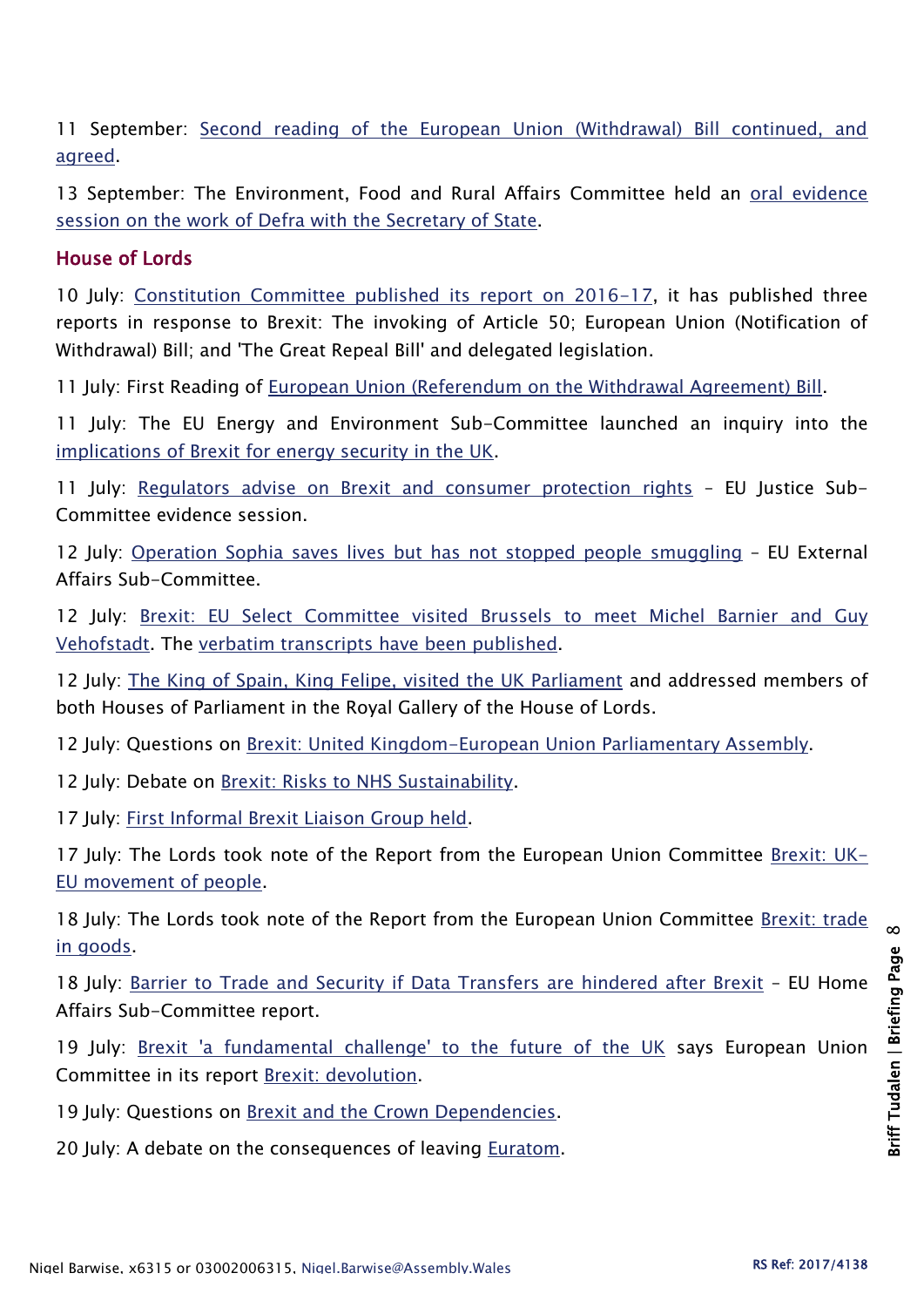20 July: The EU External Affairs Sub-Committee held an evidence session launching its [new](http://www.parliament.uk/business/committees/committees-a-z/lords-select/eu-external-affairs-subcommittee/news-parliament-2017/sanctions-legal-academic-evidence/)  [inquiry on sanctions policy after Brexit.](http://www.parliament.uk/business/committees/committees-a-z/lords-select/eu-external-affairs-subcommittee/news-parliament-2017/sanctions-legal-academic-evidence/)

21 July: [Immigration policies being formulated in the dark, say Economic Affairs Committee.](http://www.parliament.uk/business/committees/committees-a-z/lords-select/economic-affairs-committee/news-parliament-2017/brexit-labour-market/) Report: [Brexit and the Labour Market.](https://publications.parliament.uk/pa/ld201719/ldselect/ldeconaf/11/11.pdf)

21 July: The EU Internal Market Sub-Committee launches a new inquiry into UK competition [policy after Brexit.](http://www.parliament.uk/business/committees/committees-a-z/lords-select/eu-internal-market-subcommittee/news-parliament-2017/brexit-competition-inquiry-launches/)

24 July: The EU Financial Affairs Sub-Committee launched a [new inquiry into the future of](http://www.parliament.uk/business/committees/committees-a-z/lords-select/eu-financial-affairs-subcommittee/news-parliament-2017/financial-regulation-supervision-inquiry-launch/) [financial regulation and supervision following Brexit.](http://www.parliament.uk/business/committees/committees-a-z/lords-select/eu-financial-affairs-subcommittee/news-parliament-2017/financial-regulation-supervision-inquiry-launch/)

24 July: The International Relations Committee [launched its inquiry into the UK and the](http://www.parliament.uk/business/committees/committees-a-z/lords-select/international-relations-committee/news-parliament-2017/balkans-inquiry-launch/)  [Balkans,](http://www.parliament.uk/business/committees/committees-a-z/lords-select/international-relations-committee/news-parliament-2017/balkans-inquiry-launch/) with a particular focus on the UK's approach to the region beyond Brexit.

25 July: The EU Energy and Environment Sub-Committee published its report on Brexit: farm [animal welfare.](http://www.parliament.uk/business/committees/committees-a-z/lords-select/eu-energy-environment-subcommittee/news-parliament-2017/brexit-farm-animal-report-published/)

27 July: [Security risk to UK identified if European Arrest Warrant is not replaced](http://www.parliament.uk/business/committees/committees-a-z/lords-select/eu-home-affairs-subcommittee/news-parliament-2017/arrest-warrant-report-published/) – EU Home Affairs Sub-Committee report.

9 August: The Secretary of State for Exiting the European Union, David Davis, wrote to the Lords EU Committee to [summarise the outcome of the second round of Brexit negotiations.](http://www.parliament.uk/business/committees/committees-a-z/lords-select/eu-select-committee-/news-parliament-2017/david-davis-second-round-negotiations/)

29 August: [Letter from Secretary of State for Exiting the European Union](http://www.parliament.uk/documents/lords-committees/eu-select/Correspondence-2017-19/29-08-17-letter-from-David-Davis.pdf) to the European Union Committee.

5 September: [Government response to the European Union Committee's Brexit: UK](http://www.parliament.uk/documents/lords-committees/eu-select/brexit-uk-irish-relations/Response-to-Lords-European-Union-Committee-Brexit-UK-Irish-relations.pdf)-Irish [relations report.](http://www.parliament.uk/documents/lords-committees/eu-select/brexit-uk-irish-relations/Response-to-Lords-European-Union-Committee-Brexit-UK-Irish-relations.pdf)

5 September: [The Government has responded](http://www.parliament.uk/documents/lords-committees/eu-select/brexit-uk-irish-relations/Response-to-Lords-European-Union-Committee-Brexit-UK-Irish-relations.pdf) to the [report of the European Union](https://publications.parliament.uk/pa/ld201617/ldselect/ldeucom/76/76.pdf)  [Committee on Brexit: UK-Irish relations.](https://publications.parliament.uk/pa/ld201617/ldselect/ldeucom/76/76.pdf)

5 September: The Lords debated the European Union Committee's report [Brexit: UK-Irish](http://hansard.parliament.uk/Lords/2017-09-05/debates/5C9E9063-AAE9-414D-8ECA-5D366CF21669/BrexitUK-IrishRelations)  [Relations](http://hansard.parliament.uk/Lords/2017-09-05/debates/5C9E9063-AAE9-414D-8ECA-5D366CF21669/BrexitUK-IrishRelations) and [noted the report.](http://hansard.parliament.uk/Lords/2017-09-05/debates/18545BA2-A16E-4D29-9EE6-76DBB952074D/BrexitUK-IrishRelations)

5 September: The Secretary of State's statement in the Commons was repeated and there was a debate on [Update on the Progress of EU Exit Negotiations.](http://hansard.parliament.uk/Lords/2017-09-05/debates/979E2D2A-4EE9-4E4E-9496-661497EBAC90/UpdateOnTheProgressOfEUExitNegotiations)

6 September: Academics and industry discussed the [impact of Brexit on energy security](http://www.parliament.uk/business/committees/committees-a-z/lords-select/eu-energy-environment-subcommittee/news-parliament-2017/academics-brexit-energy-security/) with the EU Energy and Environment Sub-Committee.

6 September: [Letter to The Secretary of State for Exiting the European Union](http://www.parliament.uk/documents/lords-committees/eu-select/Correspondence-2017-19/06-09-17-Letter-to-David-Davis.pdf) from the European Union Committee.

7 September: Questions on [Brexit: Negotiations.](http://hansard.parliament.uk/Lords/2017-09-07/debates/E97D91CA-4D7B-4028-BB87-53586B27E76A/BrexitNegotiations)

7 September: The [Constitution Committee in its interim report](https://publications.parliament.uk/pa/ld201719/ldselect/ldconst/19/19.pdf) called for the Government to act on the Committee's criticism of the "unprecedented" transfer of powers from Parliament to Government, proposed in the European Union (Withdrawal) Bill.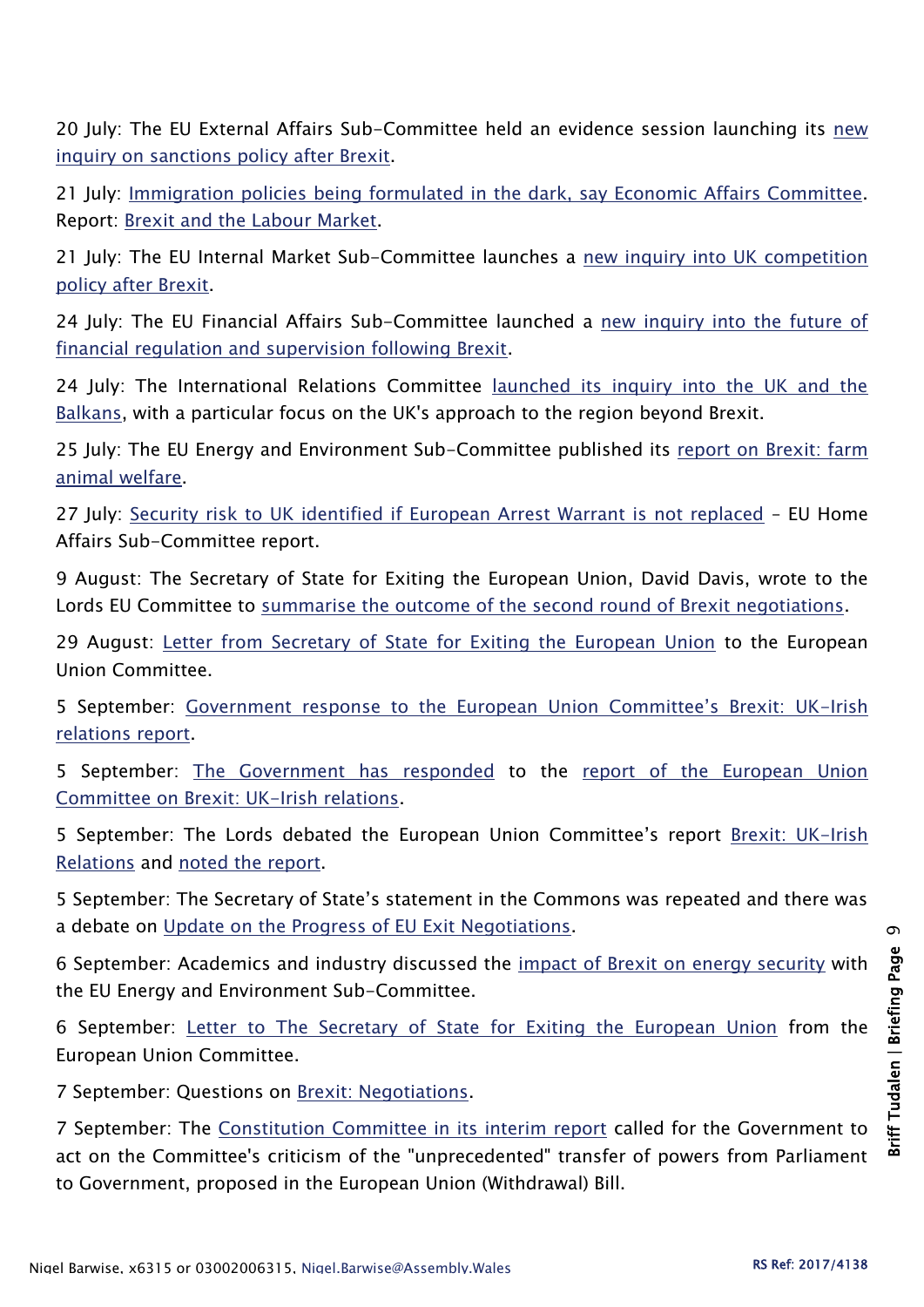8 September: [Letter from the Secretary of State for Exiting the European Union](http://www.parliament.uk/documents/lords-committees/eu-select/Correspondence-2017-19/08-09-17-letter-from-David-Davis.pdf) to the European Union Committee.

8 September: The EU Home Affairs Sub-Committee launched a [new inquiry into reciprocal](http://www.parliament.uk/business/committees/committees-a-z/lords-select/eu-home-affairs-subcommittee/news-parliament-2017/brexit-reciprocal-health-inquiry/)  [healthcare after Brexit.](http://www.parliament.uk/business/committees/committees-a-z/lords-select/eu-home-affairs-subcommittee/news-parliament-2017/brexit-reciprocal-health-inquiry/)

11 September: Questions on [Brexit: Impact on Young People.](http://hansard.parliament.uk/Lords/2017-09-11/debates/BEB3F5EA-8ECE-4ED0-9995-46A7179A8A9F/BrexitImpactOnYoungPeople)

12 September: Debate to take note of the position papers and future partnership papers [published by Her Majesty's Government](http://hansard.parliament.uk/Lords/2017-09-12/debates/D9B904BD-F526-4CCE-A67C-568A8E31D8A1/UKAndEURelations).

12 September: Competition and Markets Authority advises on [Brexit and Consumer](http://www.parliament.uk/business/committees/committees-a-z/lords-select/eu-justice-subcommittee/news-parliament-2017/brexit-consumer-protection-freeman-green/)  [Protection](http://www.parliament.uk/business/committees/committees-a-z/lords-select/eu-justice-subcommittee/news-parliament-2017/brexit-consumer-protection-freeman-green/) - EU Justice Sub-Committee.

12 September: Home Office and Nuffield Trust questioned on reciprocal healthcare after [Brexit](http://www.parliament.uk/business/committees/committees-a-z/lords-select/eu-home-affairs-subcommittee/news-parliament-2017/home-office-evidence-session/) – EU Home Affairs Sub Committee.

13 September: [Brexit: Overseas Territories concerns must be taken in to account](http://www.parliament.uk/business/committees/committees-a-z/lords-select/eu-select-committee-/news-parliament-2017/overseas-territories-letter-published/) – Letter to the Secretary of State for Exiting the European Union from the European Union Committee.

13 September: [Academics give evidence on financial regulation and supervision](http://www.parliament.uk/business/committees/committees-a-z/lords-select/eu-financial-affairs-subcommittee/news-parliament-2017/financial-supervision-and-regulation-evidence/) – EU Financial Affairs Sub Committee.

14 September: The EU External Affairs Sub-Committee took evidence from the Foreign and Commonwealth Office as part of its inquiry [Brexit: sanctions policy.](http://www.parliament.uk/business/committees/committees-a-z/lords-select/eu-external-affairs-subcommittee/news-parliament-2017/foreign-office-sanctions-policy/)

14 September: The EU Internal Market Sub-Committee held evidence sessions launching its new inquiry on [Brexit: competition.](http://www.parliament.uk/business/committees/committees-a-z/lords-select/eu-internal-market-subcommittee/news-parliament-2017/brexit-competition-cma-regulators/)

#### News

14 July: [Toyota made UK investment decision after Brexit reassurances](http://uk.reuters.com/article/us-britain-eu-toyota-exclusive-idUKKBN19Z1VG?utm_source=Twitter&utm_medium=Social) (Reuters)

## 5. Scotland

#### Scottish Parliament

Scottish Parliament Brexit Updates: [7 September;](https://scottishparliamentinformationcentre.org/wp-content/uploads/2016/09/Leaving-the-EU-weekly-update-7-September-2017.pdf) [30 August;](https://scottishparliamentinformationcentre.org/wp-content/uploads/2016/09/Leaving-the-EU-weekly-update-30-August-2017.pdf) [23 August;](https://scottishparliamentinformationcentre.org/wp-content/uploads/2016/09/leaving-the-eu-weekly-update-23-august-2017.pdf) [16 August;](https://scottishparliamentinformationcentre.org/wp-content/uploads/2016/09/leaving-the-eu-weekly-update-16-august-2017.pdf) 9 [August;](https://scottishparliamentinformationcentre.org/wp-content/uploads/2016/09/leaving-the-eu-weekly-update-9-august-2017.pdf) [1 August;](https://scottishparliamentinformationcentre.org/wp-content/uploads/2016/09/leaving-the-eu-weekly-update-1-august-2017.pdf) [24 July.](https://scottishparliamentinformationcentre.org/wp-content/uploads/2016/09/leaving-the-eu-weekly-update-24-july-2017.pdf)

11 September: The Delegated Powers and Law Reform Committee issued a [call for evidence](http://www.parliament.scot/newsandmediacentre/106019.aspx)  [in relation to the European Union \(Withdrawal\) Bill.](http://www.parliament.scot/newsandmediacentre/106019.aspx)

11 September: [The Scottish Parliament's European Committee raised Scottish concerns over](http://www.parliament.scot/newsandmediacentre/106039.aspx)  [Brexit with the EU's Chief Negotiator, Michel Barnier.](http://www.parliament.scot/newsandmediacentre/106039.aspx)

#### Scottish Government

12 July: [Concerns over the future of nuclear safety.](https://news.gov.scot/news/concerns-over-the-future-of-nuclear-safety) Letter to UK Government on future relationship of UK with Euratom.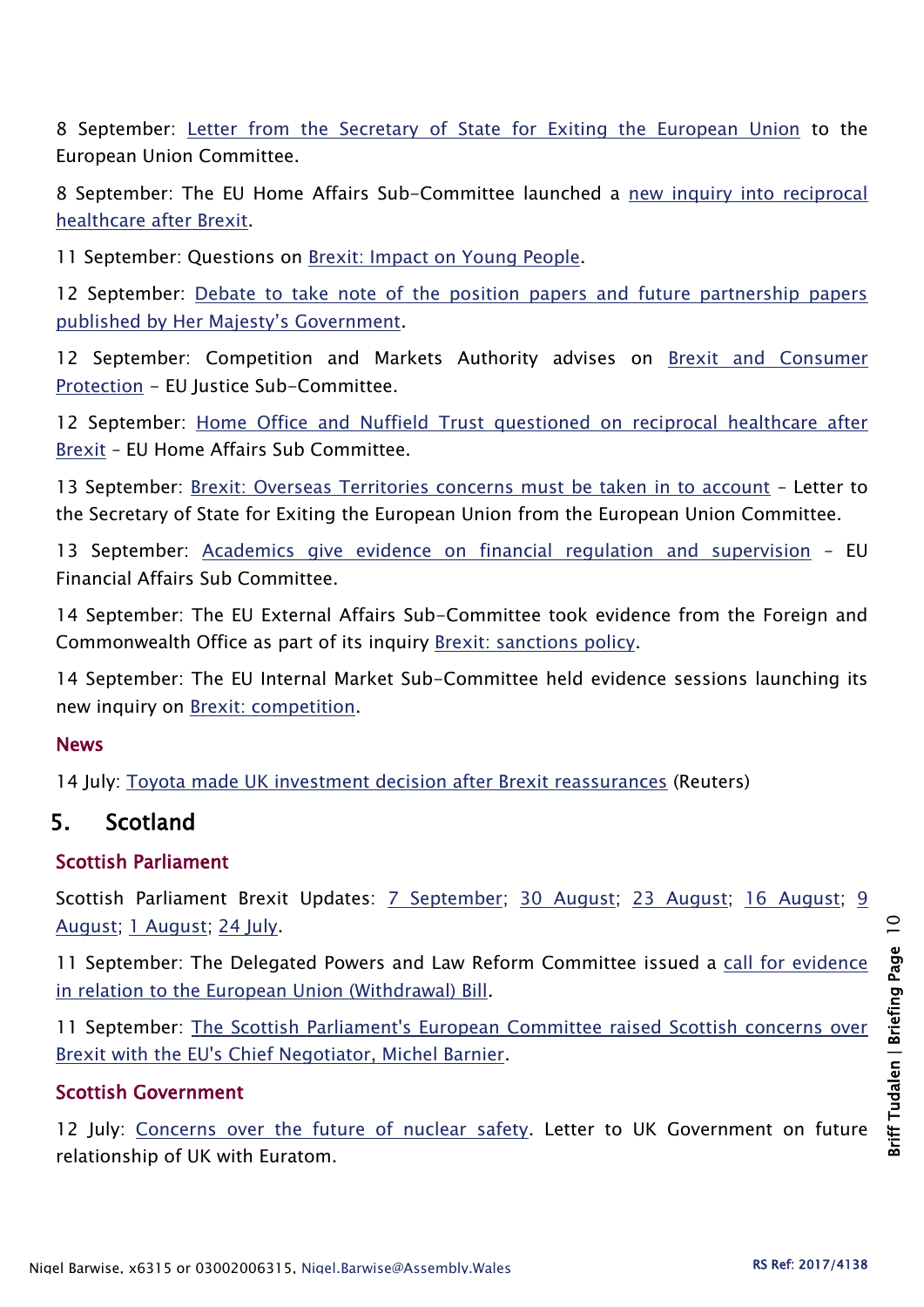13 July: First Minister of Scotland Nicola Sturgeon and First Minister of Wales Carwyn Jones have issued a [joint statement on the EU \(Withdrawal\) Bill.](https://news.gov.scot/news/eu-withdrawal-bill)

16 July: [EU Bill 'doesn't reflect reality of devolution'](https://news.gov.scot/news/eu-bill-doesnt-reflect-reality-of-devolution).

17 July: [Rights of EU citizens.](https://news.gov.scot/news/rights-of-eu-citizens)

19 July: [UK Government/DUP deal.](https://news.gov.scot/news/uk-governmentdup-deal-1) The Welsh and Scottish Governments have begun the formal dispute resolution process with the UK Government over their right to receive consequential funding as a result of the Prime Minister's deal with the Democratic Unionist Party.

27 July: [Scottish and Welsh Ministers discussed Brexit.](https://news.gov.scot/news/scottish-and-welsh-ministers-to-discuss-brexit) Changes must be made to the EU Withdrawal Bill.

30 July: [Brexit and Scotch Whisky industry.](https://news.gov.scot/news/brexit-and-scotch-whisky-industry)

6 August: [GM crops and Brexit.](https://news.gov.scot/news/gm-crops-and-brexit)

6 August: [Threat to European cultural collaboration.](https://news.gov.scot/news/threat-to-european-cultural-collaboration)

9 August: [Brexit Bill talks.](https://news.gov.scot/news/brexit-bill-talks) Scottish Government to recommend consent is rejected.

16 August: [Brexit risk to farming.](https://news.gov.scot/news/brexit-risk-to-farming)

17 August: [Brexit threatens environmental ambition.](https://news.gov.scot/news/brexit-threatens-environmental-ambition) Scottish and Welsh Ministers warn progress is being put at risk.

22 August: [Amendments to UK Brexit Bill will be proposed.](https://news.gov.scot/news/amendments-to-uk-brexit-bill-will-be-proposed) First Ministers of Wales and Scotland agree actions to counter serious risks to devolution.

28 August: [No EU deal is 'unthinkable'](https://news.gov.scot/news/no-eu-deal-is-unthinkable). Call for UK Government to commit to remain in Single Market.

6 September: [Brexit planning process 'unacceptable'](https://news.gov.scot/news/brexit-planning-process-unacceptable) - Minister raises concerns over lack of engagement by UK Government.

11 September: [Defending the Scottish Parliament](https://news.gov.scot/news/defending-the-scottish-parliament) - First Minister calls for consensus on new powers.

## 6. Northern Ireland

The Assembly has published [EU Matters: BREXIT Negotiation Focus,](http://www.niassembly.gov.uk/assembly-business/eu-matters/newsletters/issue-012017/) which includes a summary of the UK government, European Council and European Parliament negotiating positions.